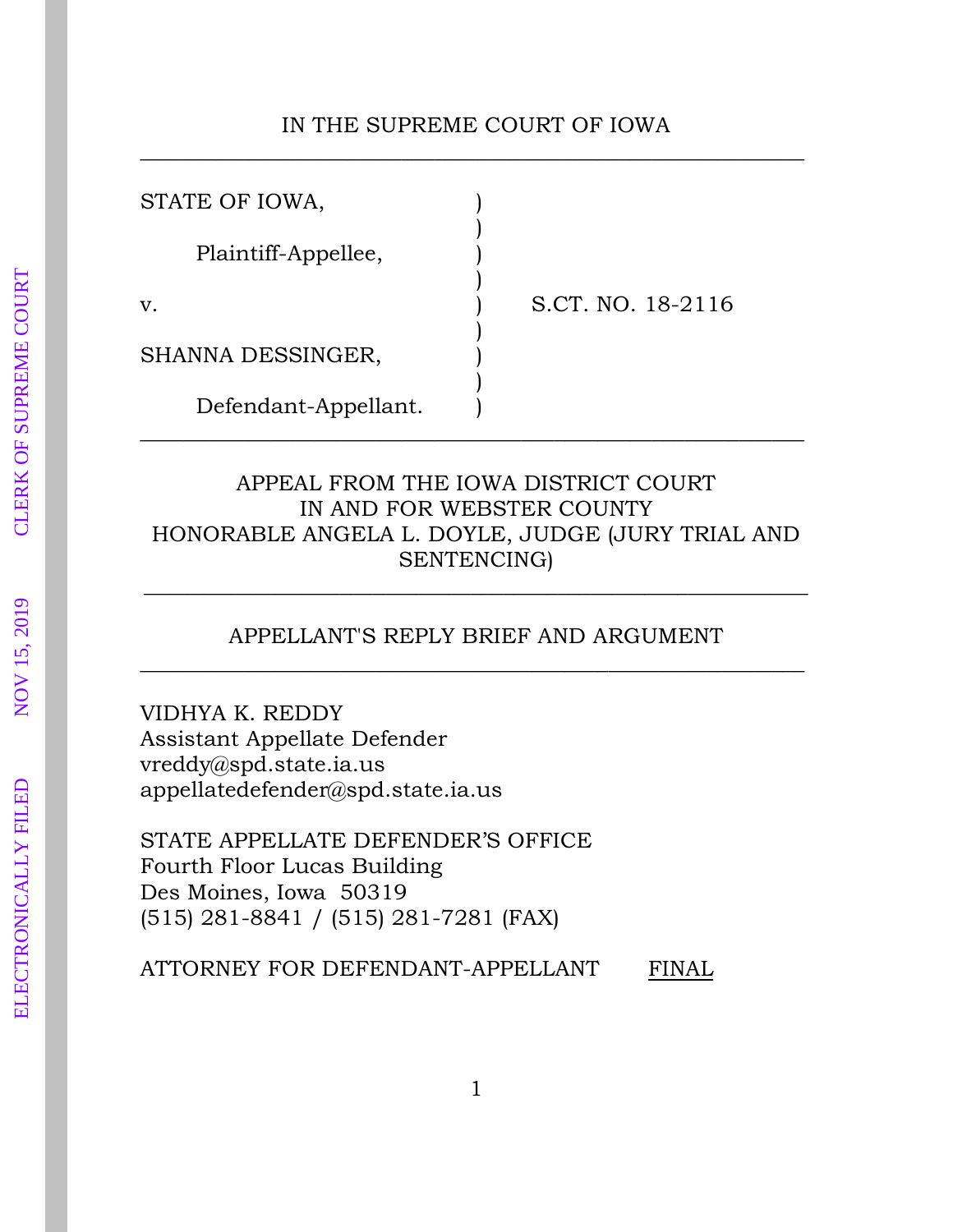#### **CERTIFICATE OF SERVICE**

On the November 15, 2019, the undersigned certifies that a true copy of the foregoing instrument was served upon Defendant-Appellant by placing one copy thereof in the United States mail, proper postage attached, addressed to Shanna Dessinger, 1028 Williams Drive, Apt. 1, Ft. Dodge, IA 50501.

STATE APPELLATE DEFENDER

 */s/ Vidhya K. Reddy*

VIDHYA K. REDDY Assistant Appellate Defender Appellate Defender Office Lucas Bldg., 4th Floor 321 E. 12th Street Des Moines, IA 50319 (515) 281-8841 vreddy@spd.state.ia.us appellatedefender@spd.state.ia.us

VKR/vkr/11/19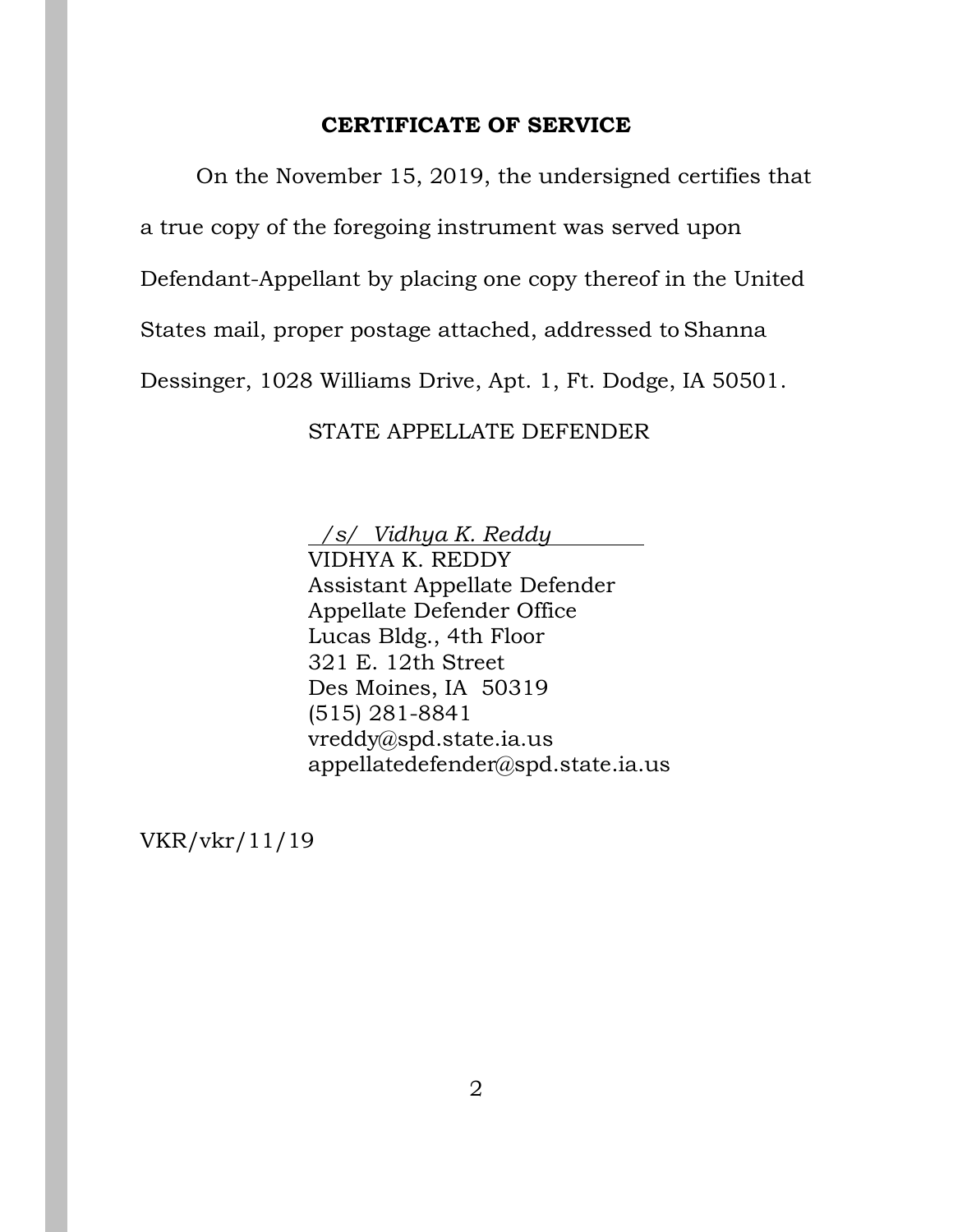#### **TABLE OF CONTENTS**

Statement of the Issues Presented for Review................. 5 Statement of the Case .................................................... 7

Argument

I. Whether the court erred in admitting D.A.J.'s out-ofcourt statements over Dessinger's hearsay objection? Alternatively, did trial counsel render ineffective assistance in failing to properly object to such hearsay?...................... 8

A). Error Preservation and Standard of Review ......... 8

B). Merits ................................................................ 16

1). D.A.J.'s (a) demonstration to Jewett and Gully , and (b) verbal statements to his father: not Excited Utterances, or Present Sense Impressions.16

2) D.A.J.'s statement to his father in Jewett's presence: Not Excited Utterance or Present Sense Impression .......................................................................... 20

3) Statements to Officer Samuelson: Not non-hearsay offered only to explain subsequent conduct........ 21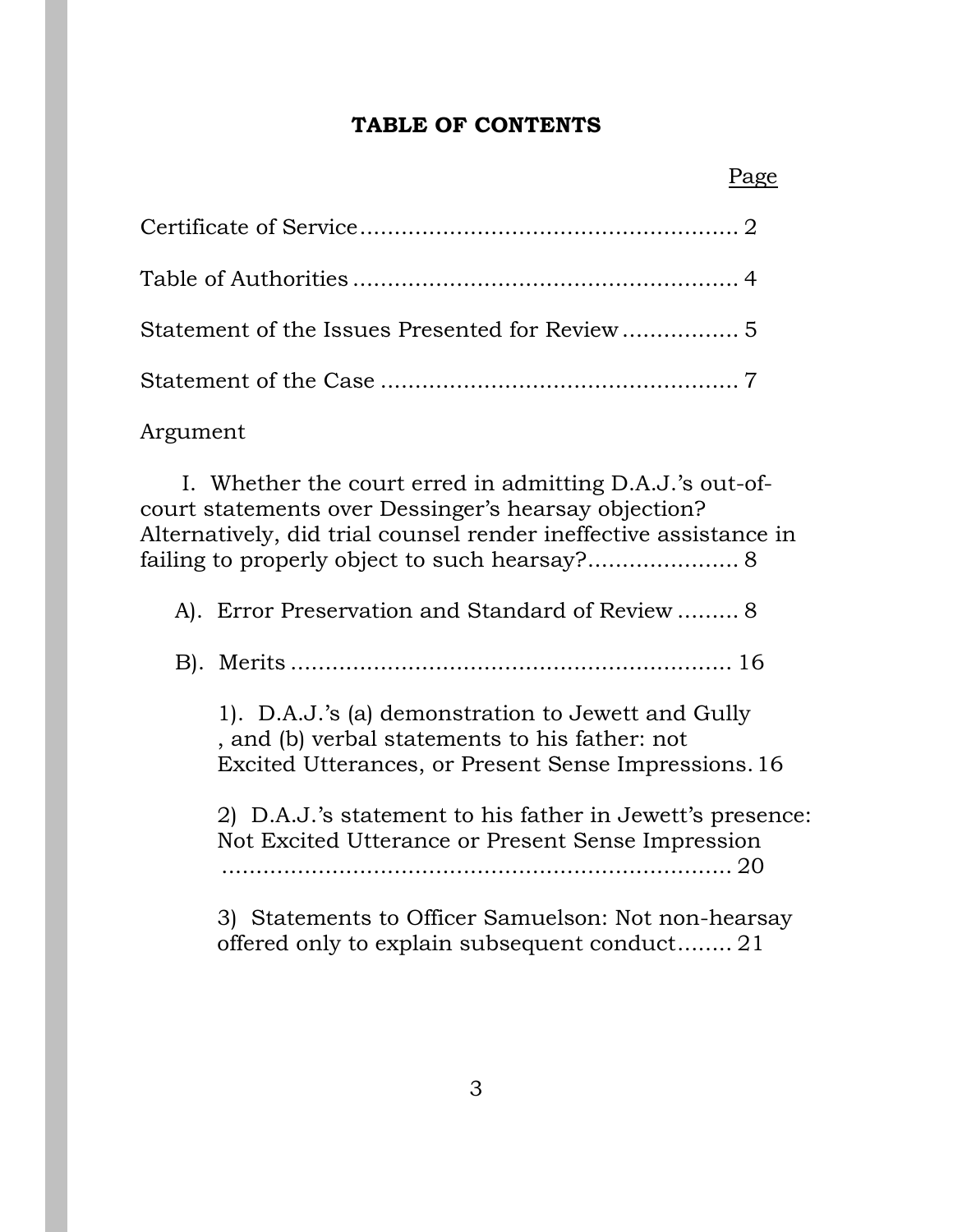| IV. Whether the restitution aspect of the sentence<br>concerning court costs and correctional fees fails to comport |  |
|---------------------------------------------------------------------------------------------------------------------|--|
| with the requirements of Albright and Coleman? 23                                                                   |  |
|                                                                                                                     |  |
|                                                                                                                     |  |
|                                                                                                                     |  |

Certificate of Compliance............................................... 25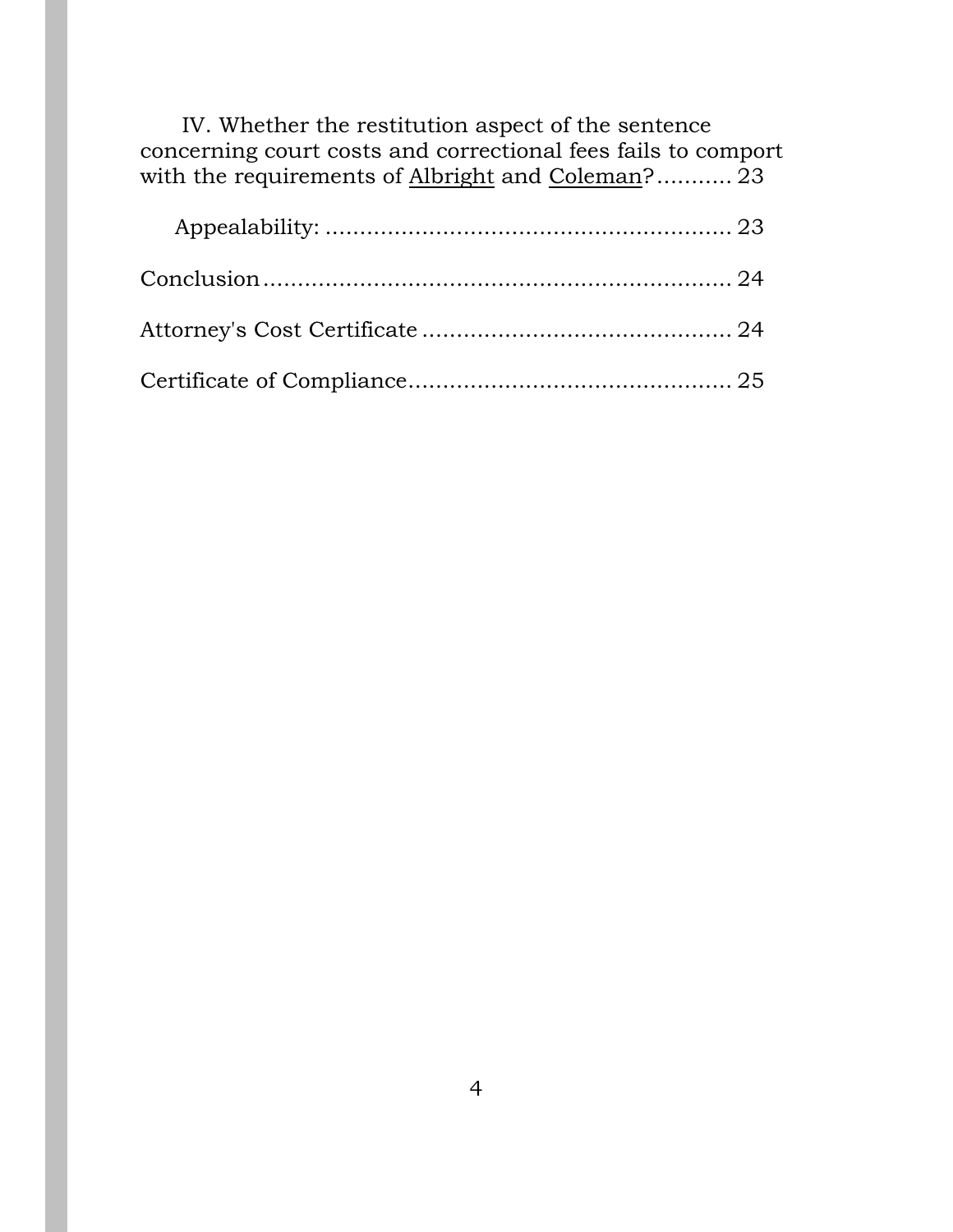# **TABLE OF AUTHORITIES**

| Cases:                                                     | Page: |
|------------------------------------------------------------|-------|
| People v. Trotter, 626 N.E.2d 1104 (Ill. App. Ct. 1993) 21 |       |
| State v. Albright, 925 N.W.2d 144 (Iowa 2019)  22          |       |
| State v. Doughty, 359 N.W.2d 439 (Iowa 1984) 21            |       |
| State v. Elliott, 806 N.W.2d 660 (Iowa 2011)  21           |       |
| State v. Flesher, 286 N.W.2d 215 (Iowa 1979)  16           |       |
| State v. Long, 628 N.W.2d (Iowa 2001) 12-13                |       |
| State v. Mitchell, 450 N.W.2d 828 (Iowa 1990)  20          |       |
| State v. Mueller, 344 N.W.2d 262 (Iowa Ct. App. 1983)      |       |
| State v. Reynolds, 746 N.W.2d 837 (Iowa 2008) 12           |       |
| State v. Sowder, 394 N.W.2d 368 (Iowa 1986)  21            |       |
| State v. Tangie, 616 N.W.2d 564 (Iowa 2000) 13             |       |
| State v. Tejeda, 677 N.W.2d 744 (Iowa 2004) 16             |       |
| DeVoss v. State, 648 N.W.2d 56 (Iowa 2002)  12             |       |
| Other Authorities:                                         |       |
| Advisory Committee Note, Fed. R. Evid. 803 17              |       |

C. McCormick's Handbook on the Law of Evidence § 248 (2d ed. E. Cleary 1972).................................................. 21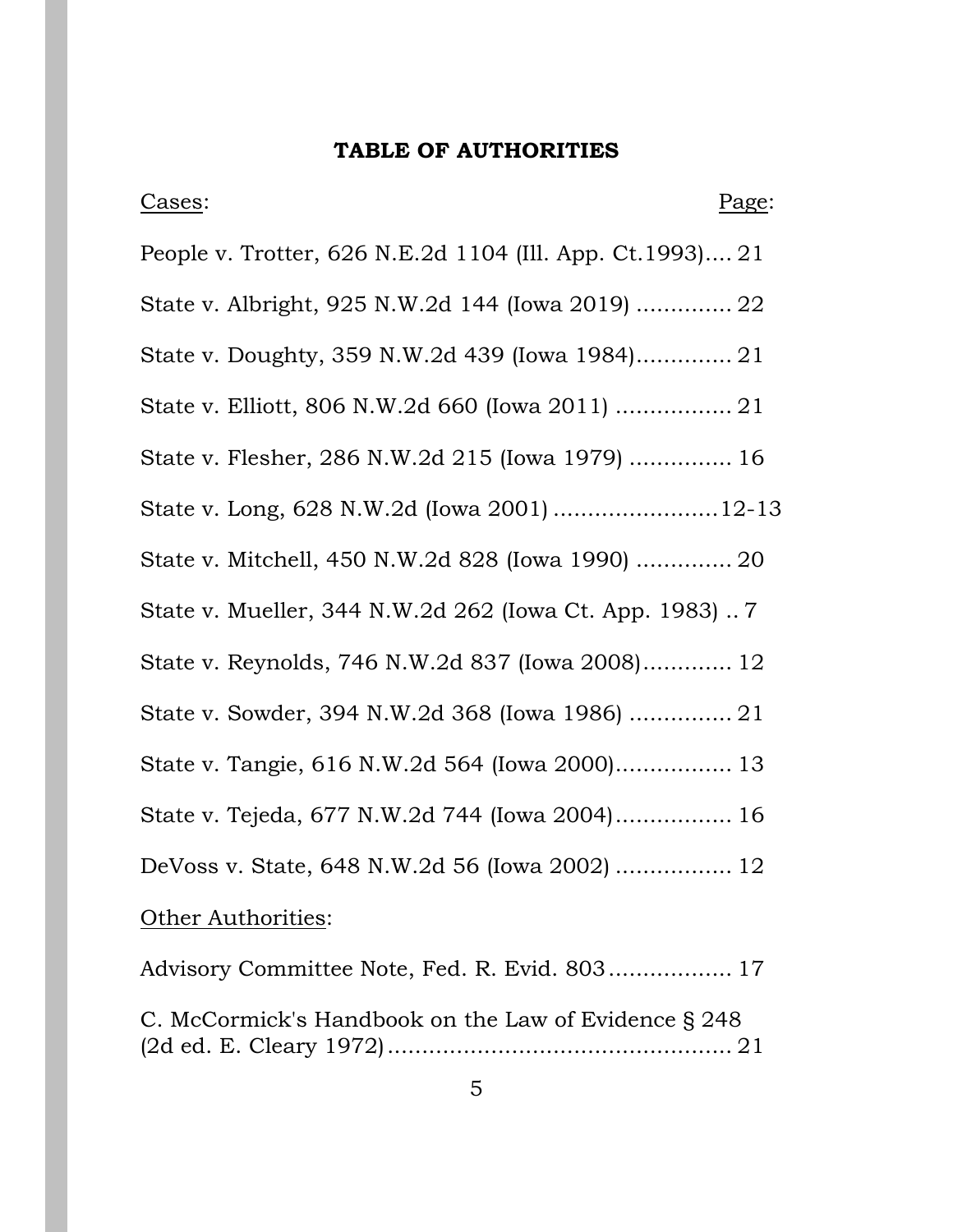### **STATEMENT OF THE ISSUES <sup>1</sup> PRESENTED FOR REVIEW**

**I. Whether the court erred in admitting D.A.J.'s outof-court statements over Dessinger's hearsay objection? Alternatively, did trial counsel render ineffective assistance in failing to properly object to such hearsay?**

### **Authorities**

State v. Mueller, 344 N.W.2d 262, 266 (Iowa Ct. App. 1983)

DeVoss v. State, 648 N.W.2d 56, 62 (Iowa 2002)

State v. Long, 628 N.W.2d, 443 (Iowa 2001)

State v. Reynolds, 746 N.W.2d 837, 841-843 (Iowa 2008)

State v. Tangie, 616 N.W.2d 564, 569 (Iowa 2000)

### **B). Merits:**

 $\overline{a}$ 

## *1). D.A.J.'s (a) demonstration to Jewett and Gully, and (b) verbal statements to his father: not Excited Utterances, or Present Sense Impressions.*

State v. Tejeda, 677 N.W.2d 744, 753 (Iowa 2004)

State v. Flesher, 286 N.W.2d 215, 217 (Iowa 1979)

Advisory Committee Note, Fed. R. Evid. 803

<sup>1</sup> Divisions I-III and V are adequately addressed in the original brief and, therefore, not taken up in this reply.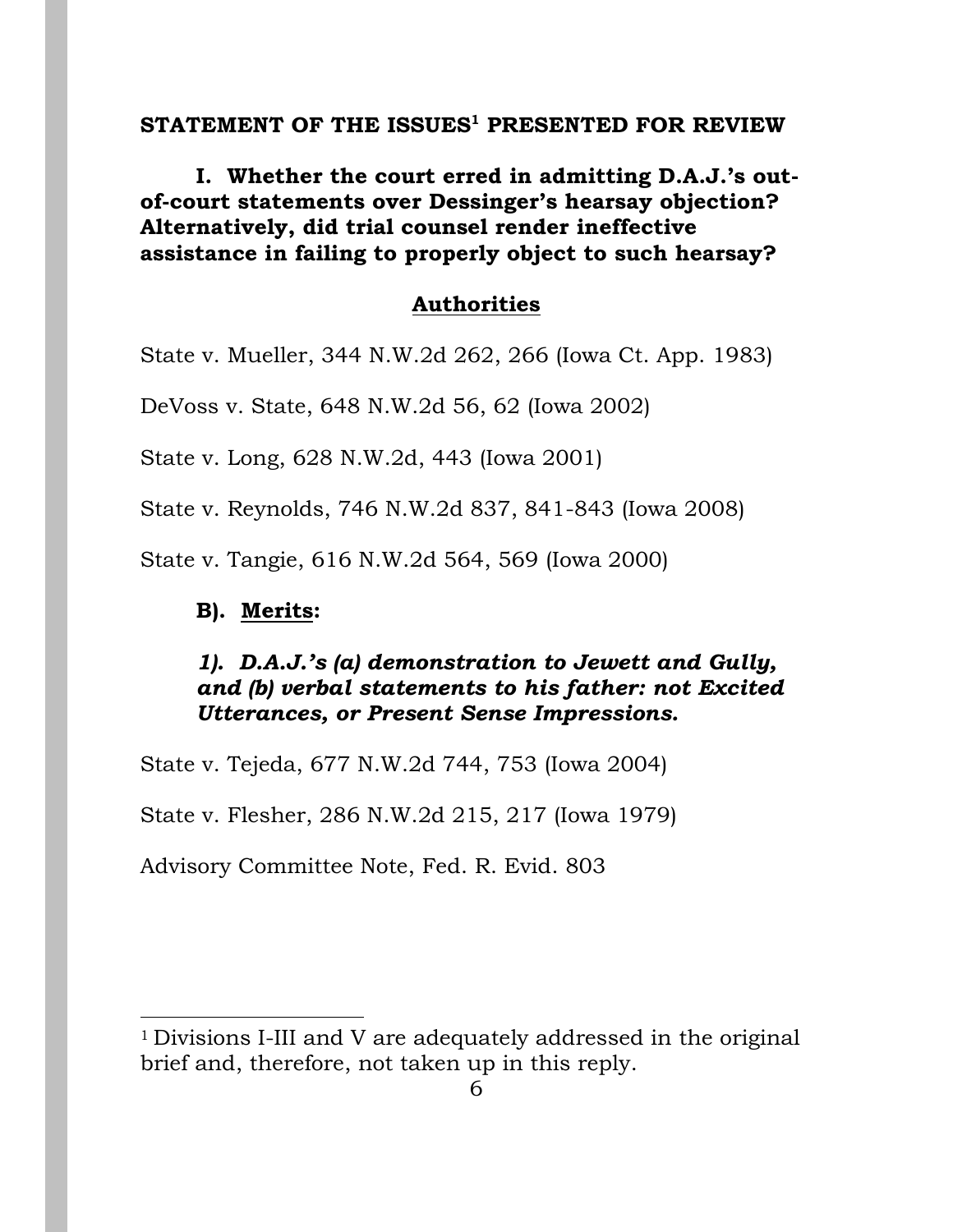## *2) D.A.J.'s statement to his father in Jewett's presence: Not Excited Utterance or Present Sense Impression*

(No Authorities)

# *3) Statements to Officer Samuelson: Not nonhearsay offered only to explain subsequent conduct*

State v. Mitchell, 450 N.W.2d 828, 832 (Iowa 1990)

State v. Doughty, 359 N.W.2d 439, 442 (Iowa 1984)

State v. Elliott, 806 N.W.2d 660, 668 (Iowa 2011)

People v. Trotter, 626 N.E.2d 1104, 1112–13 (Ill. App. Ct.1993)

C. McCormick's Handbook on the Law of Evidence § 248, at 587 (2d ed. E. Cleary 1972)

State v. Sowder, 394 N.W.2d 368, 731 (Iowa 1986)

# **IV. Whether the restitution aspect of the sentence concerning court costs and correctional fees fails to comport with the requirements of Albright and Coleman?**

# **Authorities**

# **Appealability:**

State v. Albright, 925 N.W.2d 144, 162 (Iowa 2019)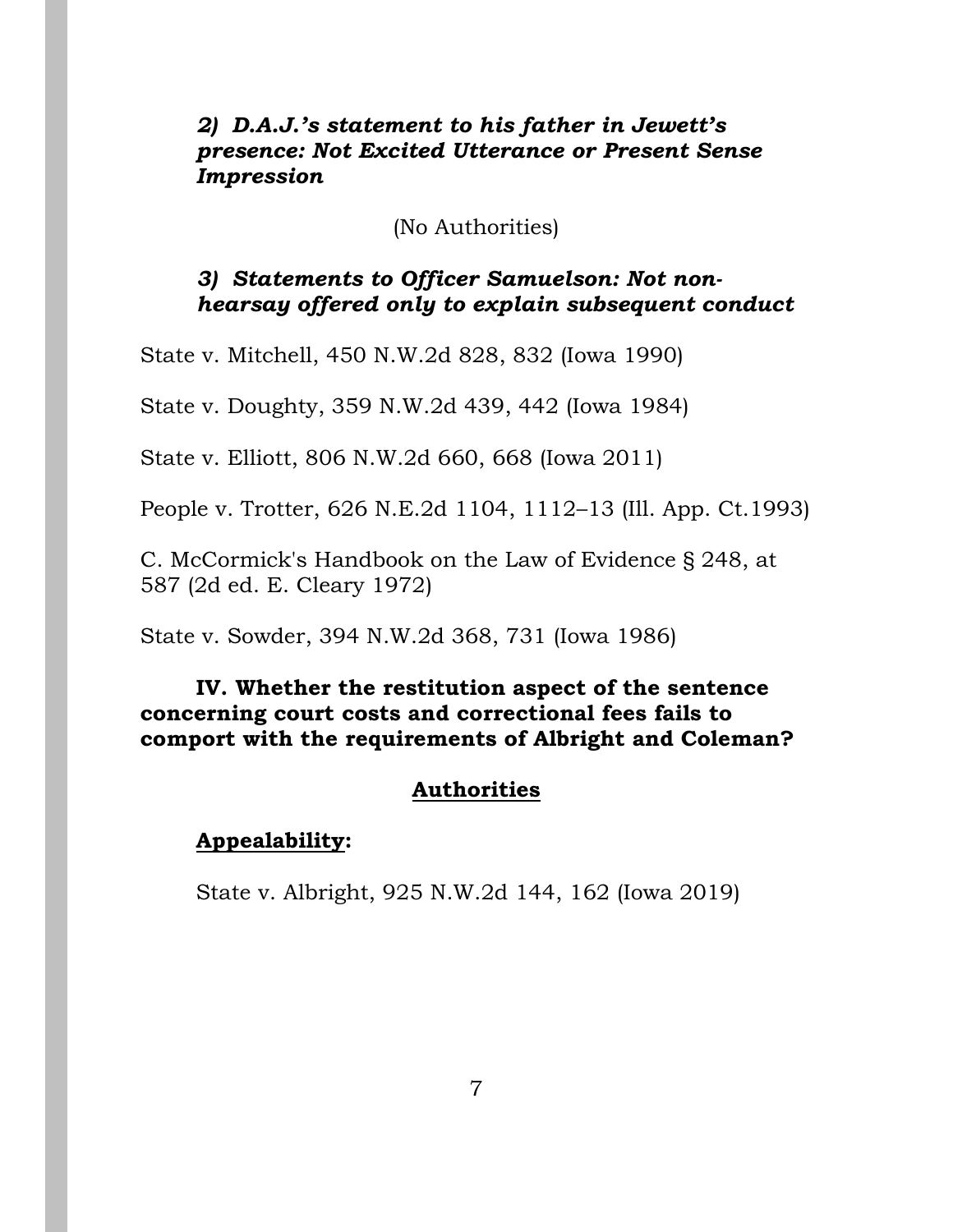#### **STATEMENT OF THE CASE**

COMES NOW the defendant-appellant, pursuant to Iowa R. App. P. 6.903(4), and hereby submits the following argument in reply to the State's brief filed on or about October 11, 2019. While the defendant's brief adequately addresses the issues presented for review, a short reply is necessary to address certain contentions raised by the State.

#### **ARGUMENT**

**I. The court erred in admitting D.A.J.'s out-of-court statements over Dessinger's hearsay objection. Alternatively, trial counsel rendered ineffective assistance in failing to properly object to such hearsay.**

#### **A). Error Preservation and Standard of Review:**

Just as hearsay encompasses both verbal and nonverbal statements, a hearsay objection similarly encompasses and preserves error as to both verbal and nonverbal statements. See e.g., State v. Mueller, 344 N.W.2d 262, 266 (Iowa Ct. App. 1983) (counsel raised "Hearsay objections" which were overruled by the court; "Because the testimony of Ann Ernst regarding Phillip's nonverbal and oral assertions amounted to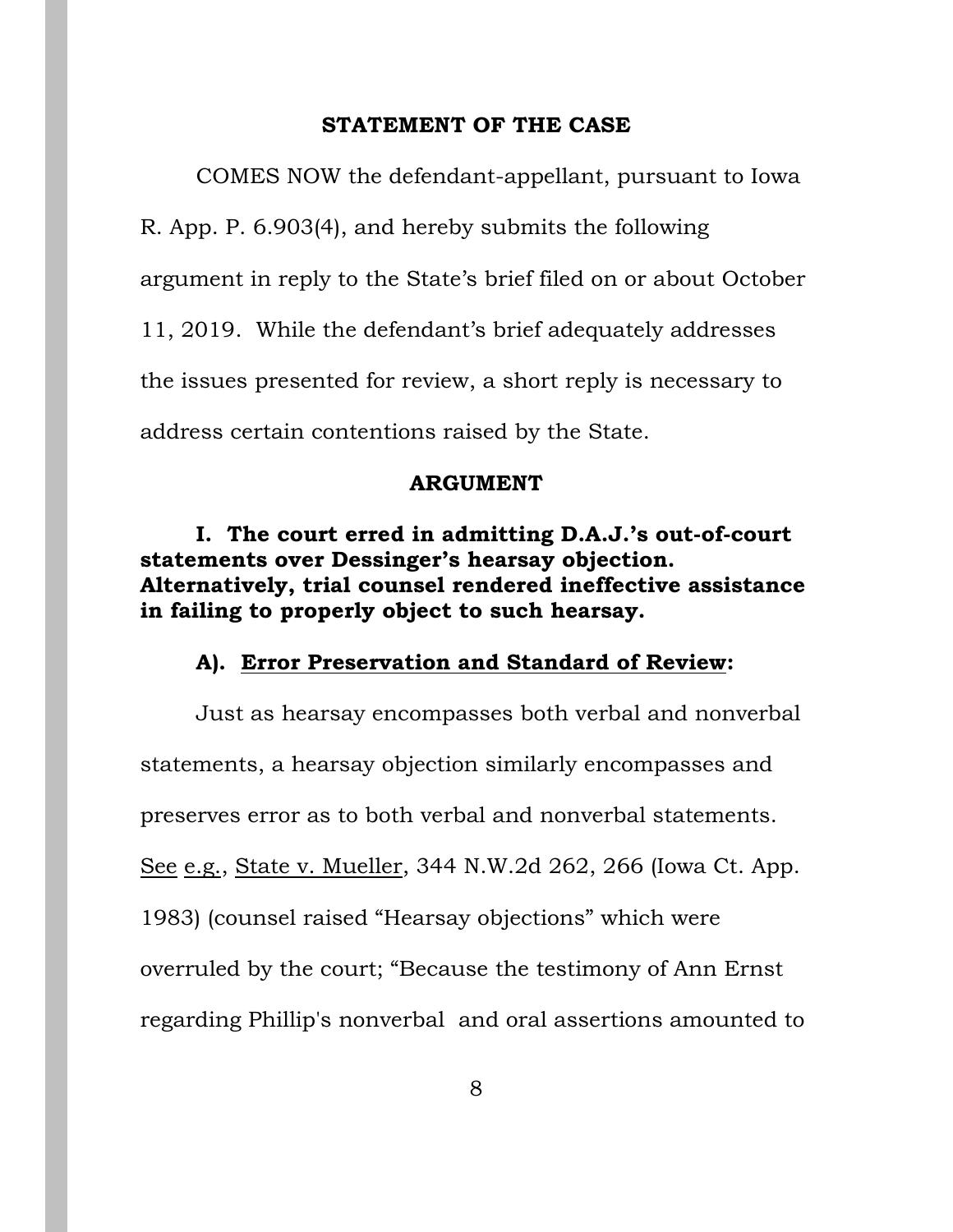hearsay,… the trial court erred in admitting such testimony over defense objections.") (emphasis added).

Moreover, the State's questioning that elicited the first defense hearsay objection was phrased in terms of what Gully "observed" when the child "showed [Gully]" what happened – it was therefore clear the defense hearsay objection was being made in response to the child's *demonstration* of what happened, and that it therefore encompassed the child's *nonverbal statements* ("what you observed" when the child "showed you what happened to him") in addition to the child's verbal statements. See (Tr.89:15-25) ("Q Now, when [defense attorney] was asking you questions, you indicated in your answer that [D.A.J.] *showed you* what happened to him? […] Q Could you tell us *what you observed*? [DEFENSE COUNSEL]: I object to hearsay. Q Your Honor -- THE COURT: Overruled.") (emphasis added). The court overruled that defense hearsay objection.

A second defense hearsay objection and ruling followed just after the above objection and ruling:

9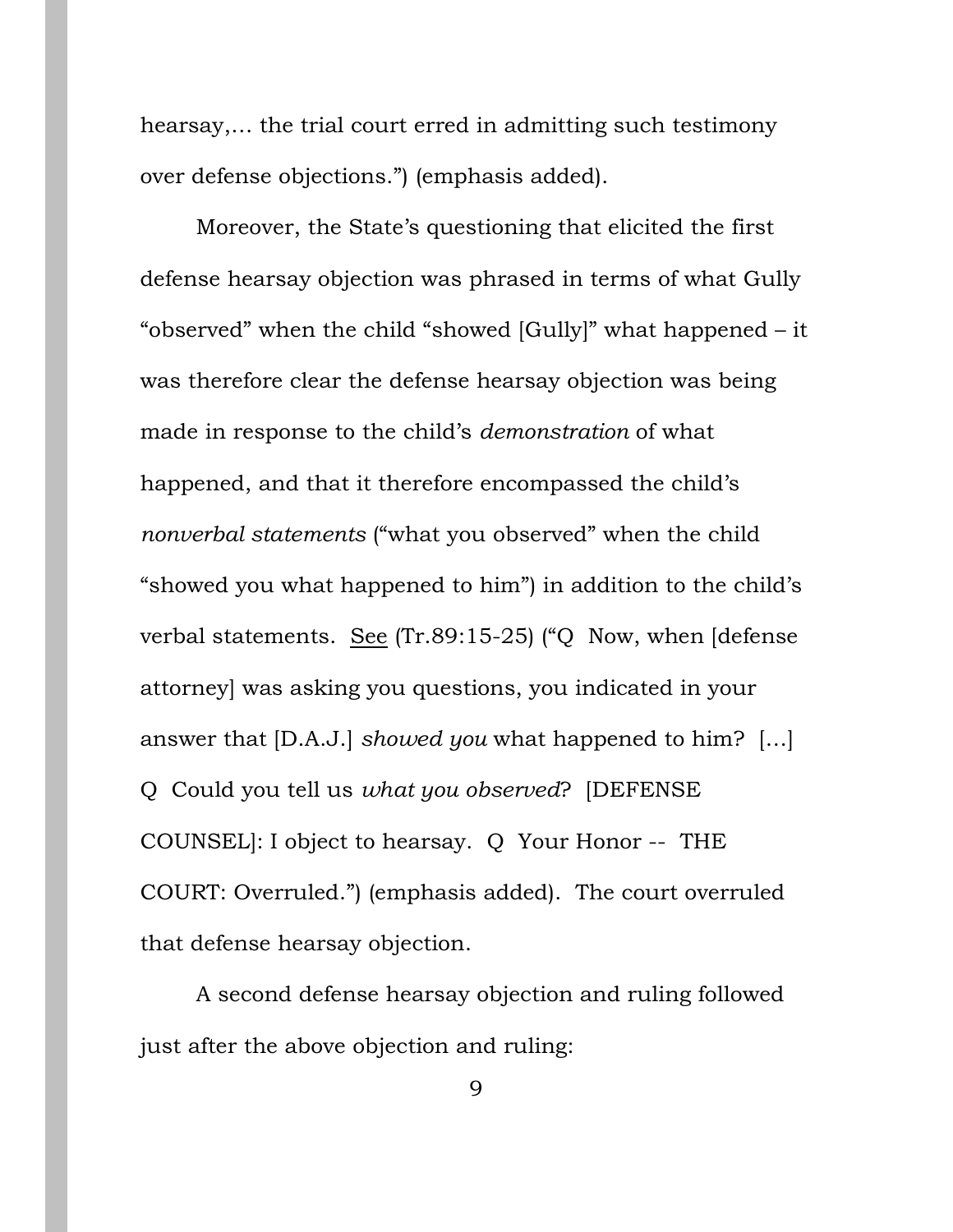Q Thank you, Your Honor. Could you tell us *what you observed [D.A.J.] demonstrating*?

A He grabbed Cori by her neck and said that Shanna lifted him up.

[DEFENSE COUNSEL]: Objection. Hear—

THE COURT: This portion of the witness's testimony is hearsay if offered to prove the truth of the matter asserted. This witness can testify about her observations but not about statements which constitute hearsay.

(Tr.90:1-10) (emphasis added). The State, pointing to this second objection and ruling, complains that although defense counsel objected on grounds of "'hearsay', he did not raise any further objection when the court ruled the witness could 'testify about her observation'" so as to indicate that counsel "intended the hearsay objection to cover nonverbal assertions" in addition to verbal assertions. But this *second* hearsay objection and ruling came *after* the court had already overruled defense counsel's first and immediately preceding hearsay objection to the child's *nonverbal demonstration* (the State's inquiry into "what you observed" when the child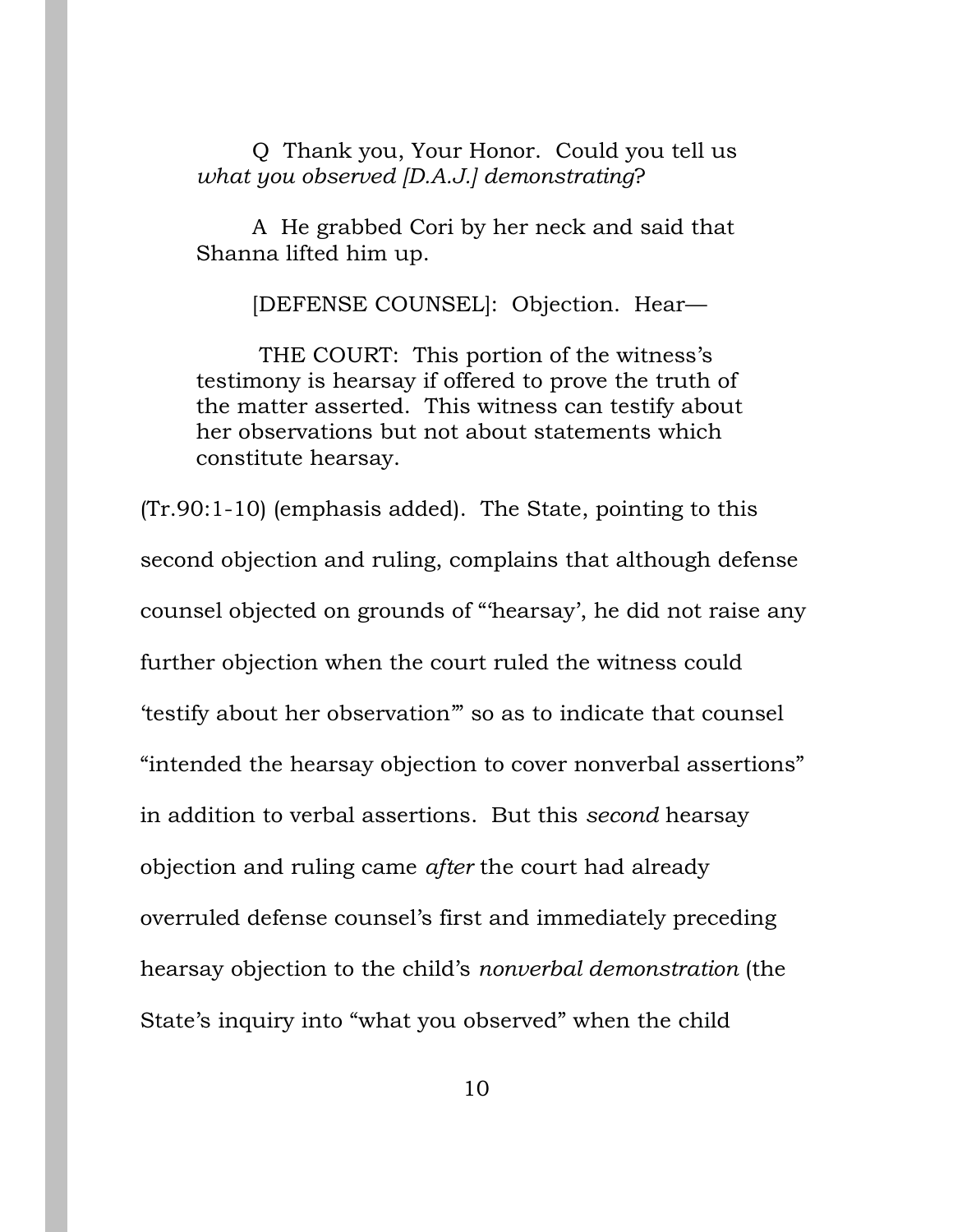"showed you what happened to him"). The State's error preservation challenge should not be sustained. Error was adequately preserved.

Neither did Dessinger somehow open the door to or otherwise invite the hearsay statements. See (State's Br. p.17) (suggesting Dessinger "bears some responsibility for prompting the testimony about D.A.J.'s demonstration" and that she is "taking exception to demonstration evidence that was prompted by defense questioning"). Defense's counsel's inquiry into whether Gully "approached" D.A.J. after the assault related only to proving-up the foundation for, and emphasizing the significance of, Gully's statements that she did not *see any injuries* visible on the child when she did so:

Q You're convinced there should have been marks on [D.A.J.]?

A Yes.

Q Did you go up to him and look at him closely? A No.

Q *Did you even approach him again after that?*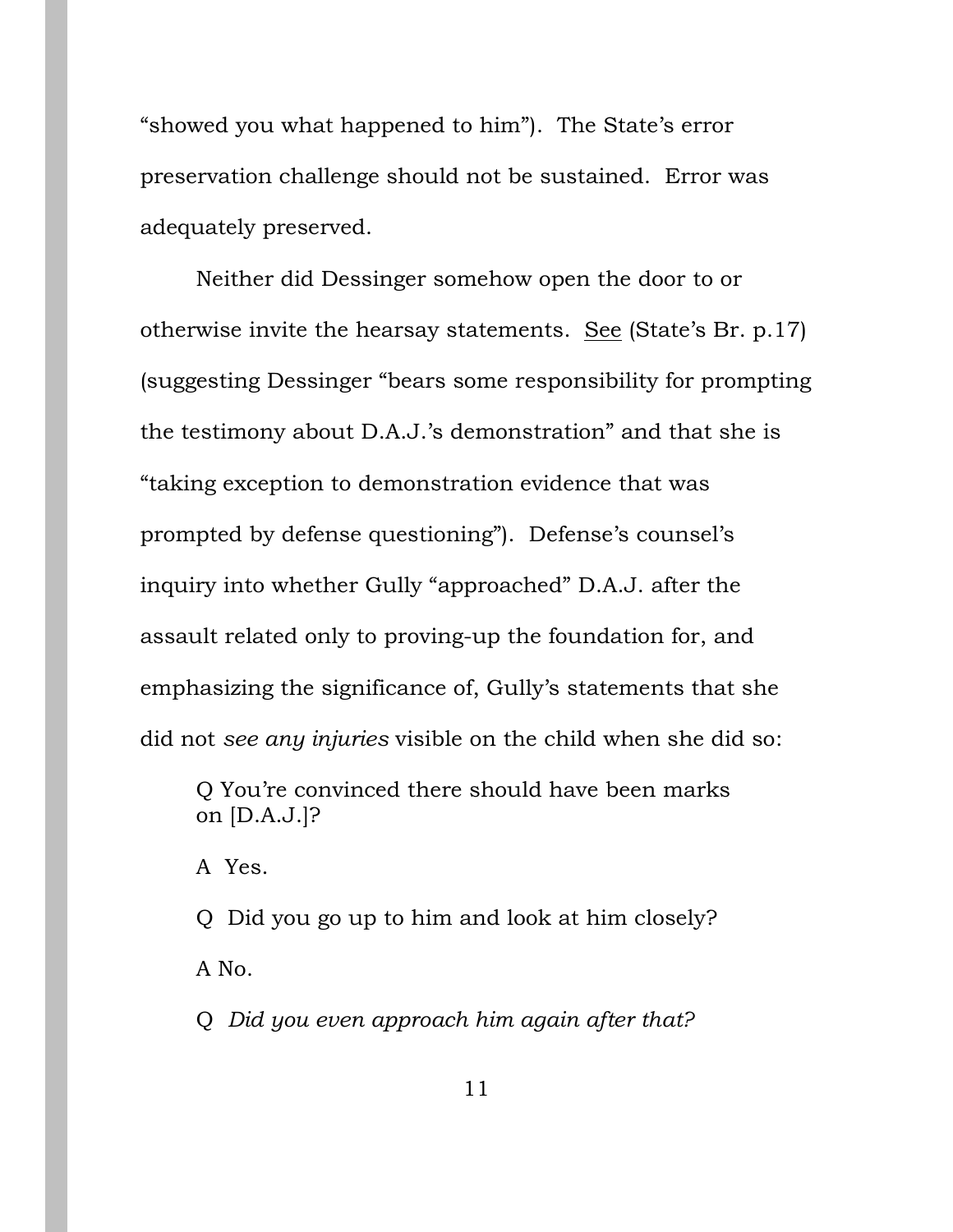A I – me and Cori both talked to him and asked him what happened and he showed us what happened, but no.

Q Okay. And after that, did you talk to him anymore?

A No.

Q But he was perfectly fine?

(Tr.79:10-19). This defense inquiry neither sought nor generated any hearsay response – Gully answered that she and Jewett both approached the child, "asked him what happened and he showed us what happened"; but she did not testify to the *content* of *what* the child indicated (either verbally or by demonstration) had happened. (Tr.79:14-16). Gully's hearsay-laden testimony (reciting the *content* of *what*  the child indicated had happened by way of his nonverbal demonstrative conduct) was not given until later, when it was directly elicited by the State over defendant's objection. See (Tr.89:15-23) ("Q Now, when [defense counsel] was asking you questions, you indicated in your answer that [D.A.J.] showed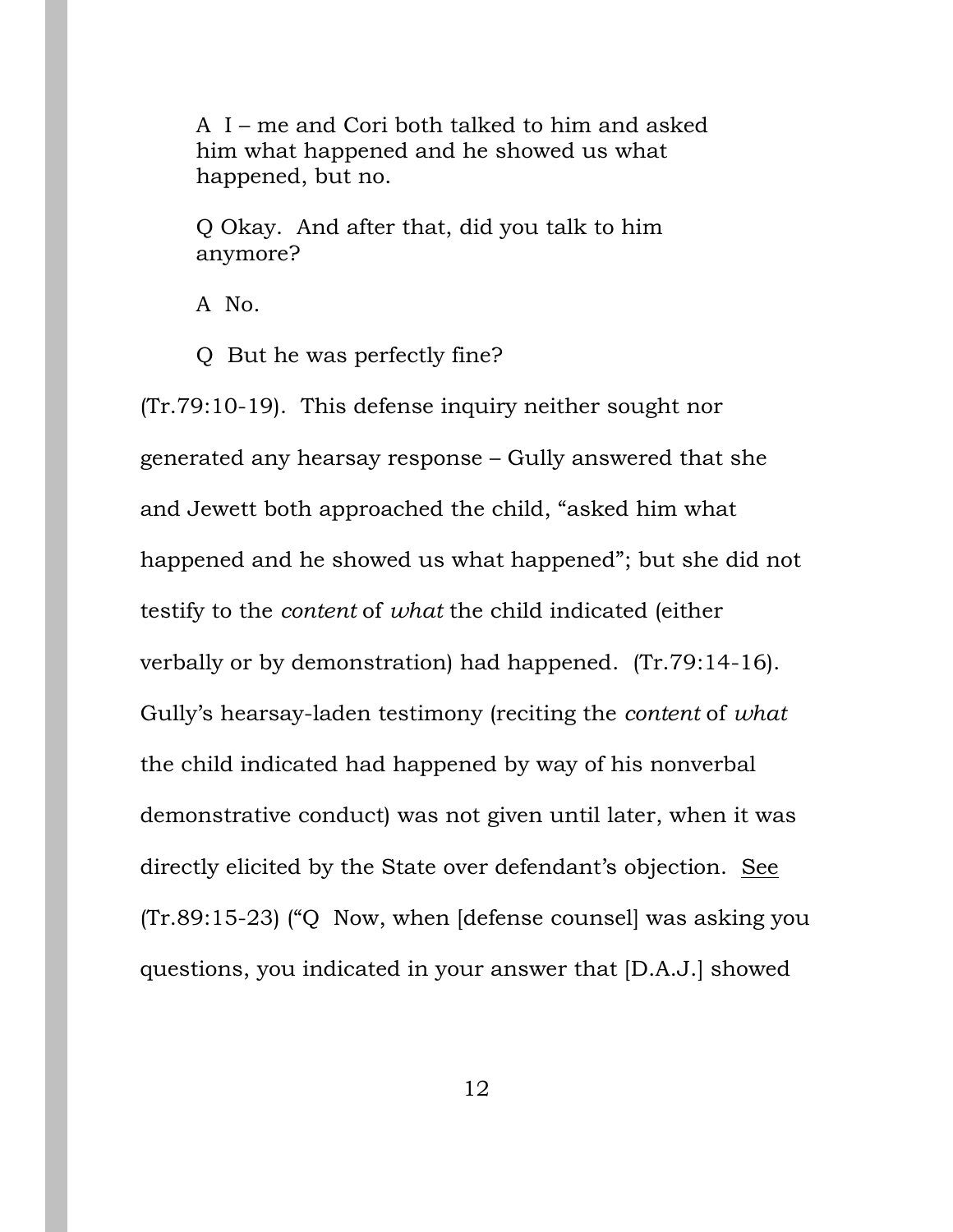you what happened to him? […] Q Could you tell us what you observed? [DEFENSE COUNSEL]: I object to hearsay.").

It is true that the district court's evidentiary ruling admitting the challenged hearsay may be upheld by the appellate court on an alternative theory of admissibility proposed by the State on appeal (such as under an exception to the hearsay rule) even if it was not asserted by the State in the district court proceedings below. See (State's Br. p.19) (citing DeVoss v. State, 648 N.W.2d 56, 62 (Iowa 2002)). But the State, as the proponent of the hearsay, nevertheless retains the burden of proving the challenged evidence falls within an exception to the hearsay rule, including the obligation to lay any foundational facts necessary to invocation of the exception. State v. Long, 628 N.W.2d, 443 (Iowa 2001); State v. Reynolds, 746 N.W.2d 837, 841-843 (Iowa 2008).

Additionally, in reviewing a district court's evidentiary rulings for correction of errors at law, appellate courts will "give deference to the district court's factual findings and uphold such findings if they are supported by substantial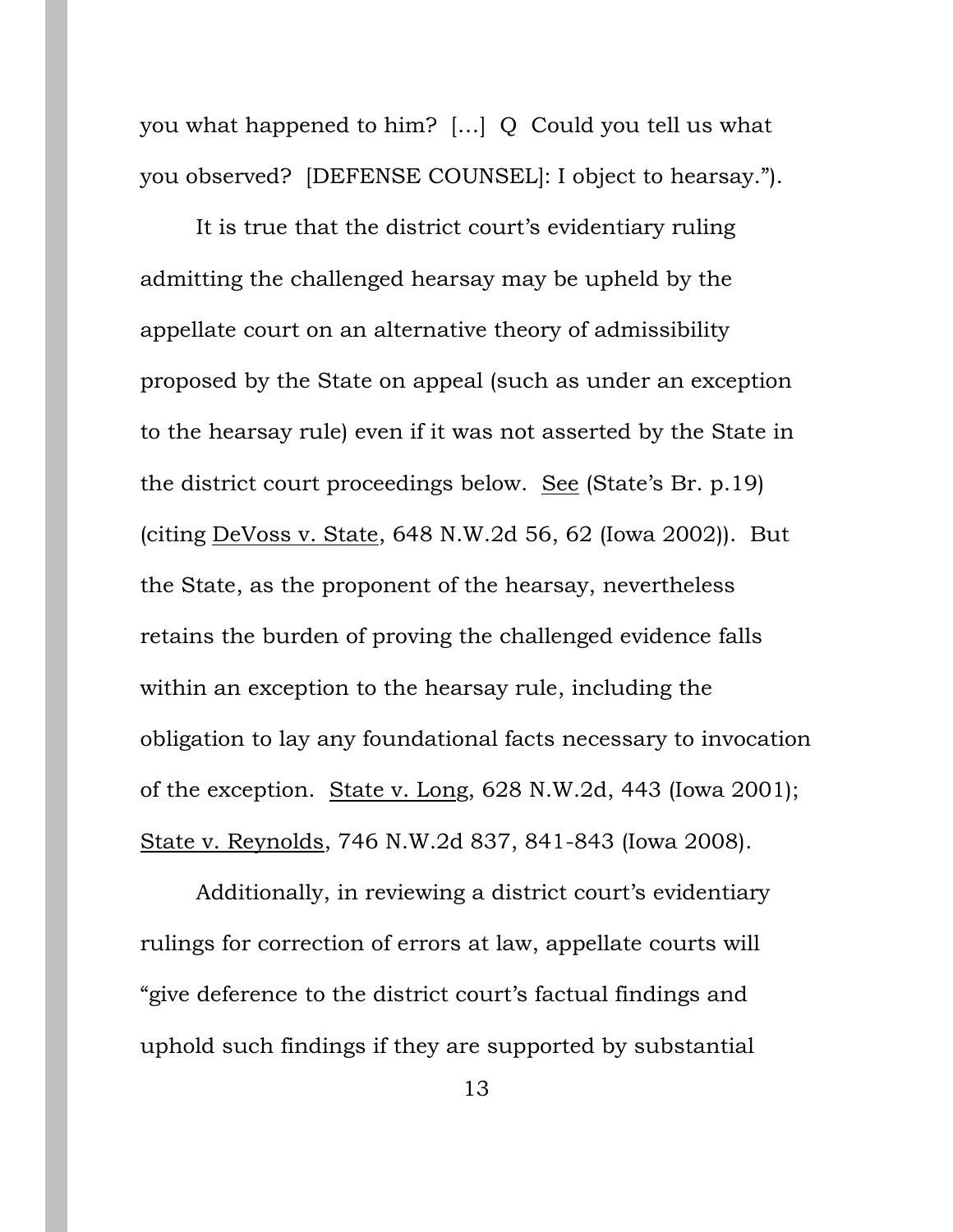evidence." Long, 628 N.W.2d at 447. Such factual findings may be explicit or implicit, and would include the district court's implicit findings on whether the foundational facts necessary to the application of a hearsay exception were established by the State below. State v. Tangie, 616 N.W.2d 564, 569 (Iowa 2000).

In the present case, the district court ruled that the *verbal* statements made by D.A.J. during his demonstration to Gully and Jewett were inadmissible hearsay. Implicit in this ruling is the conclusion that no hearsay exception (including the excited utterance and present sense impression exceptions relied upon by the State on appeal) were established. That is, the district court made implicit factual finding that the foundational facts necessary to these hearsay exceptions were not established. Such factual findings must be upheld on appeal if supported by substantial evidence. See Long, 628 N.W.2d at 447; Tangie, 616 N.W.2d at 569.

The State requests that this court "should allow substantial leeway when considering alternative theories of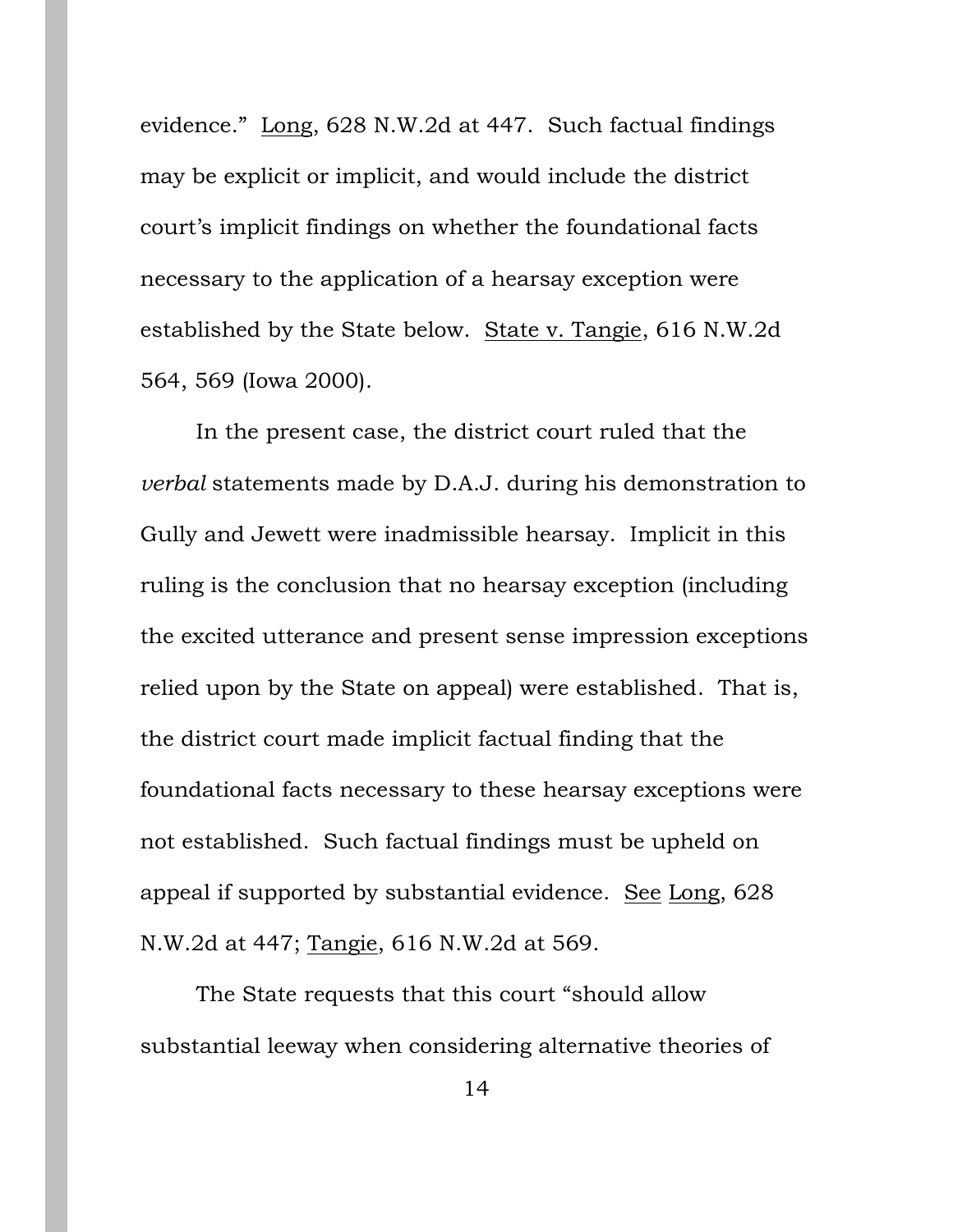admissibility" for the challenged State's evidence. (State's Br.19). Specifically, the State argues that the prosecutor below would not have understood defendant's objections covered nonverbal statements in addition to verbal statements and that, if he had, he "would have offered hearsay exceptions to allow admission of the evidence." (State's Br.19). But the nonverbal statements challenged herein (the child's physical demonstration of what happened) were made *simultaneously* with any verbal statements of the child accompanying that demonstration. Any hearsay exception offered by the State would have applied or failed equally as to both categories of such statements (verbal and nonverbal). Yet, upon the defendant's hearsay objections (which the State appears to acknowledge the prosecutor would have understood covered, at minimum, verbal statements) and court's ruling that verbal statements would be excluded as hearsay, the State did not offer or attempt to prove up by the laying of additional foundation any applicable exceptions to the hearsay rule.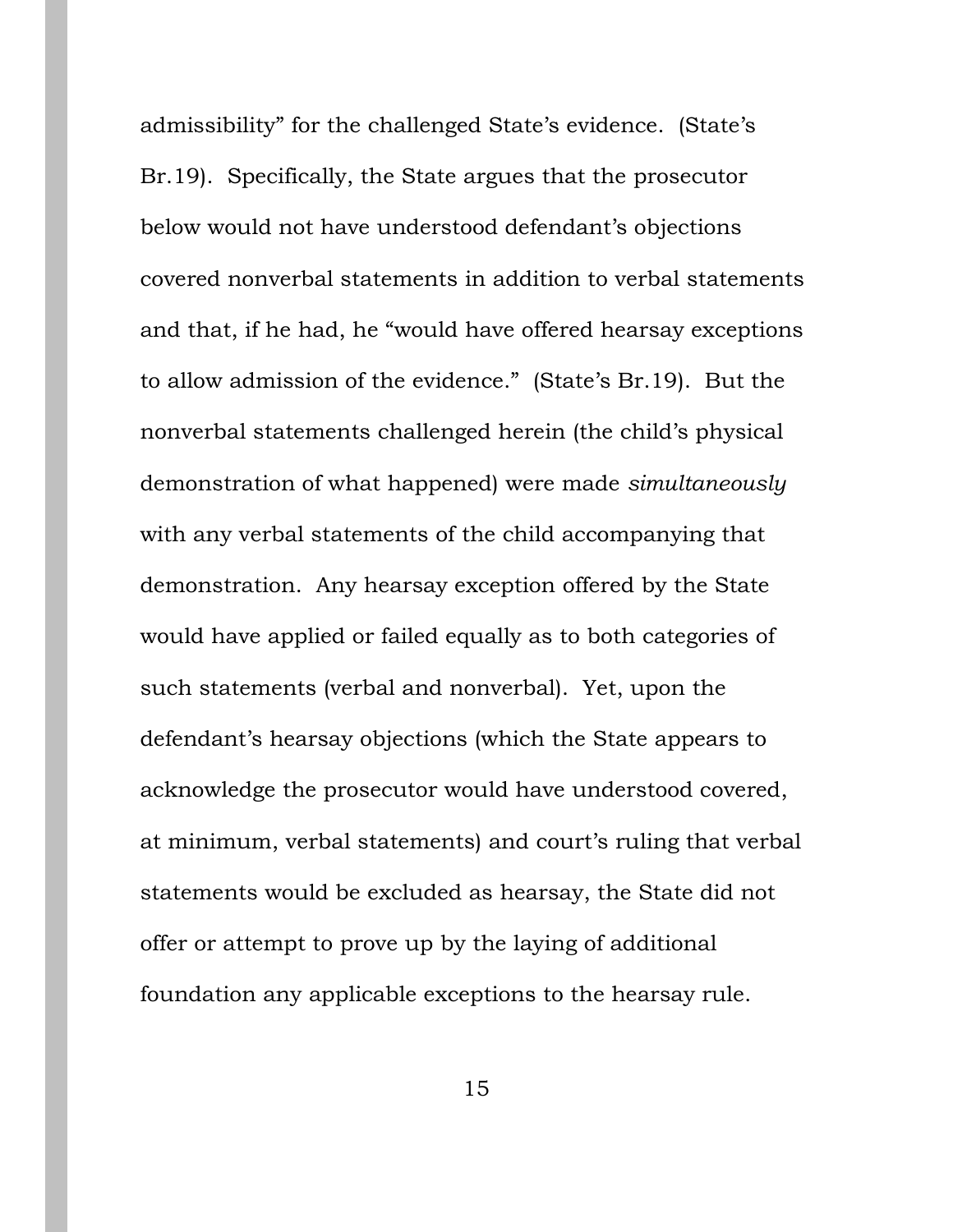No particularly "substantial leeway when considering alternative theories of admissibility" is warranted. (State's Br.19). Rather, (1) a hearsay exception may be found on appeal only if the State met its burden to lay any and all foundational facts necessary to application of the exception; and, (2) the district court's implicit factual findings that such foundational facts were not established as to statements made during the child's demonstration to Gully and Jewett must be granted deference and upheld on appeal so long as they are supported by substantial evidence.

#### **B). Merits:**

## *1). D.A.J.'s (a) demonstration to Jewett and Gully, and (b) verbal statements to his father: not Excited Utterances, or Present Sense Impressions.*

Here, substantial evidence certainly support's the district court's implicit findings that neither the excited utterance exception nor the present sense impression exception were applicable to D.A.J.'s statements made at the time of his demonstration.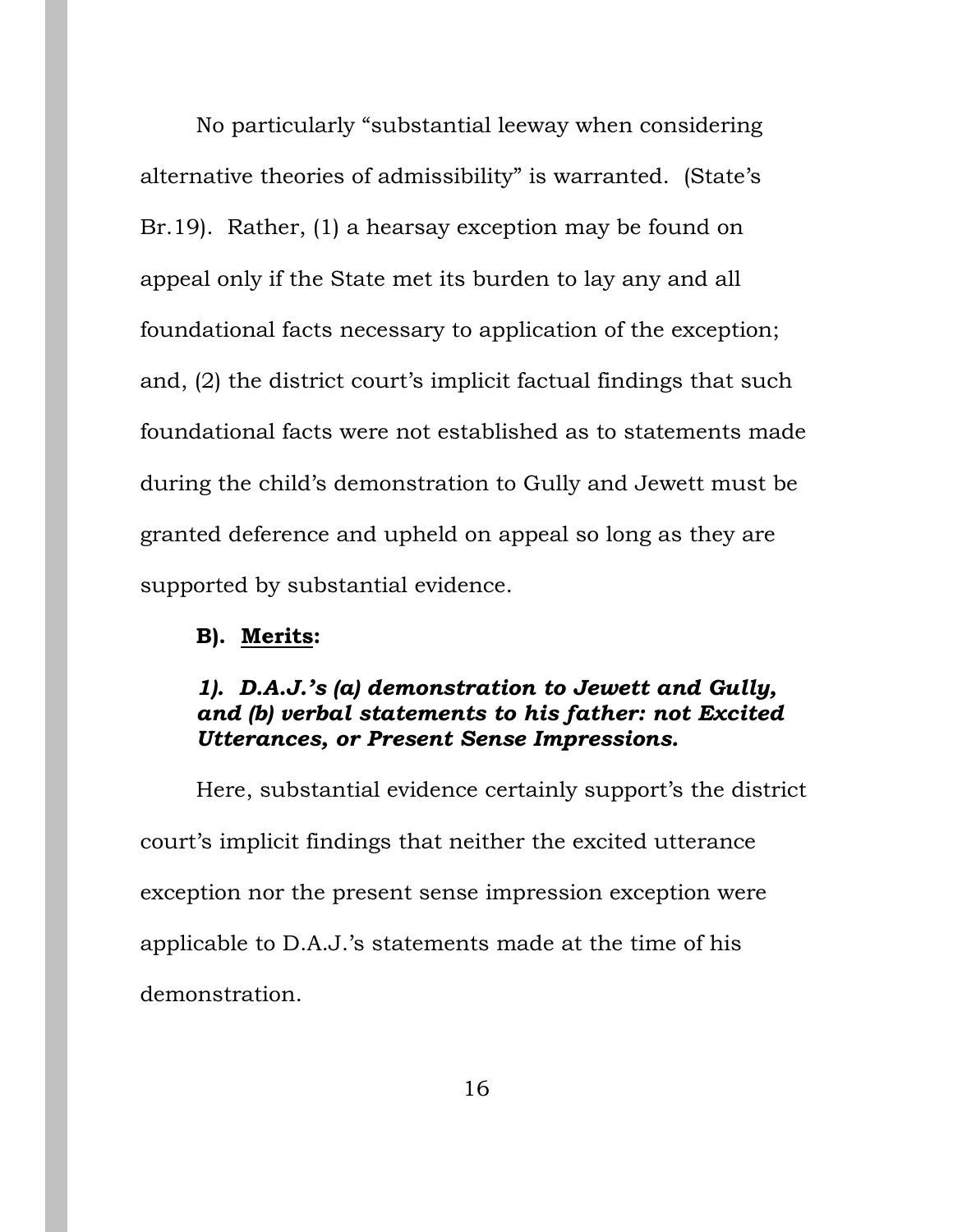The excited utterance exception requires a spontaneous statement made while "under the stress of excitement caused by the event or condition." Iowa R. Evid. 5.803(2) (2013). To be admissible under that exception, the statement must be "made as the spontaneous reaction to a startling event" rather than as "the product of reflection or deliberation in response to a question." State v. Tejeda, 677 N.W.2d 744, 753 (Iowa 2004).

The present sense impression exception requires a spontaneous statement made in "substantial contemporaneity" with the event being described. State v. Flesher, 286 N.W.2d 215, 217 (Iowa 1979). As with the excited utterance exception, the spontaneity of the statement is key:

The underlying rationale of the "present sense" and "excited utterance" exceptions are very similar, i. e., the circumstances surrounding the declaration minimize the motive or opportunity to fabricate. "Spontaneity is the key factor in each instance, although arrived at by somewhat different routes."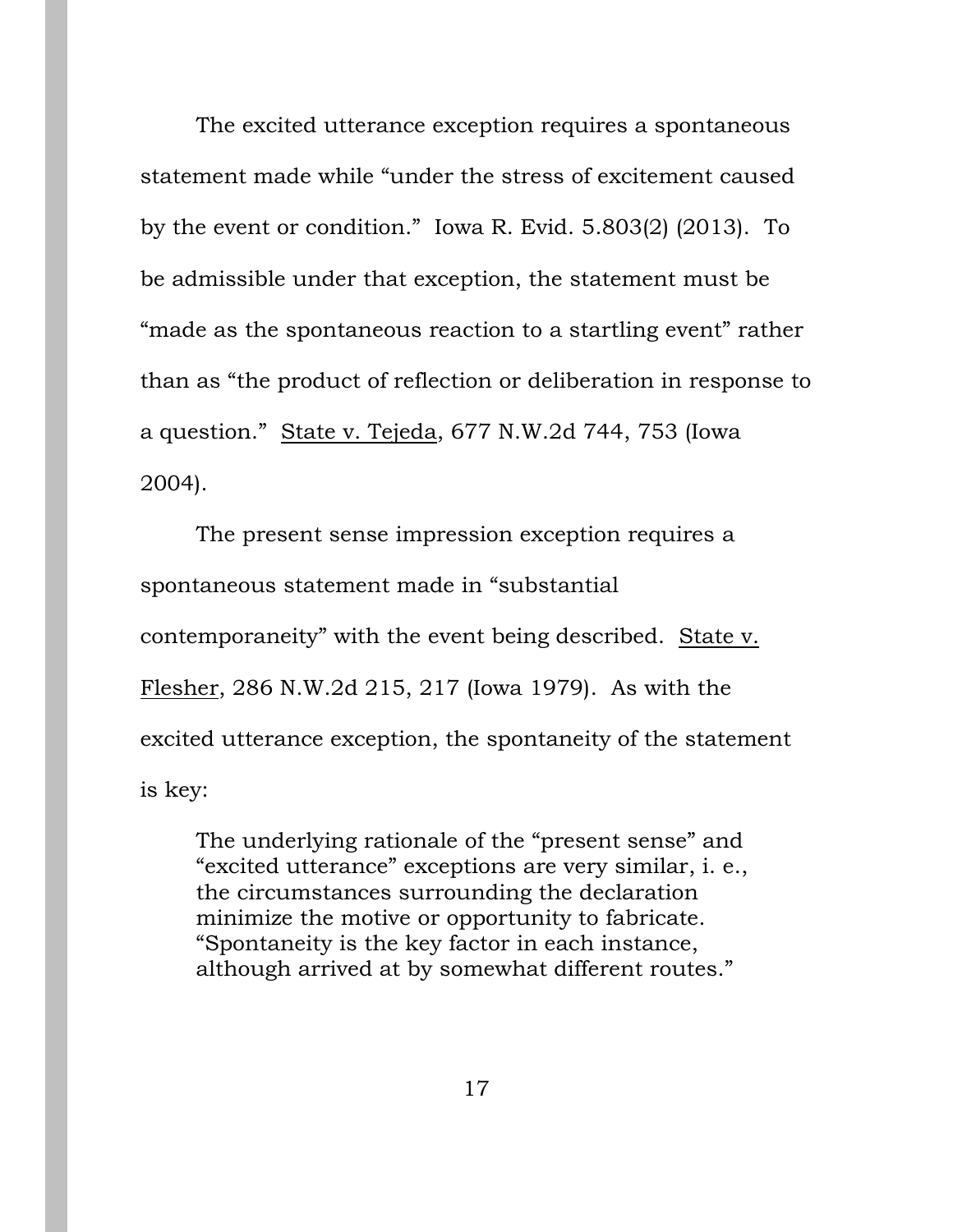Id. at 217-18 (quoting Advisory Committee Note, Fed. R. Evid. 803).

The statements at issue here do not fall within either of these exceptions – they were made after (1) a lapse of time (not in "substantial contemporaneity" with the event), (2) when the child was no longer under the stress of excitement of the event itself, and (3) in response to questioning by Jewett and Gully rather than in spontaneous response to the event itself.

It is not clear precisely how much time passed between the event and the subsequent demonstration by D.A.J., but it is clear the demonstration was not made in substantial contemporaneity with the event at issue. After the event occurred, Gully went to Jewett's office to report what she believed she saw. (Tr.73:20-74:19, 83:23-84:9). Jewett then went to the preschool room (where the incident allegedly happened), while Gully returned to the two-year-room. (Tr.73:20-74:19, 83:23-84:9). By the time Jewett got into the preschool room, D.A.J. was whimpering but no longer crying. (Tr.108:13-18).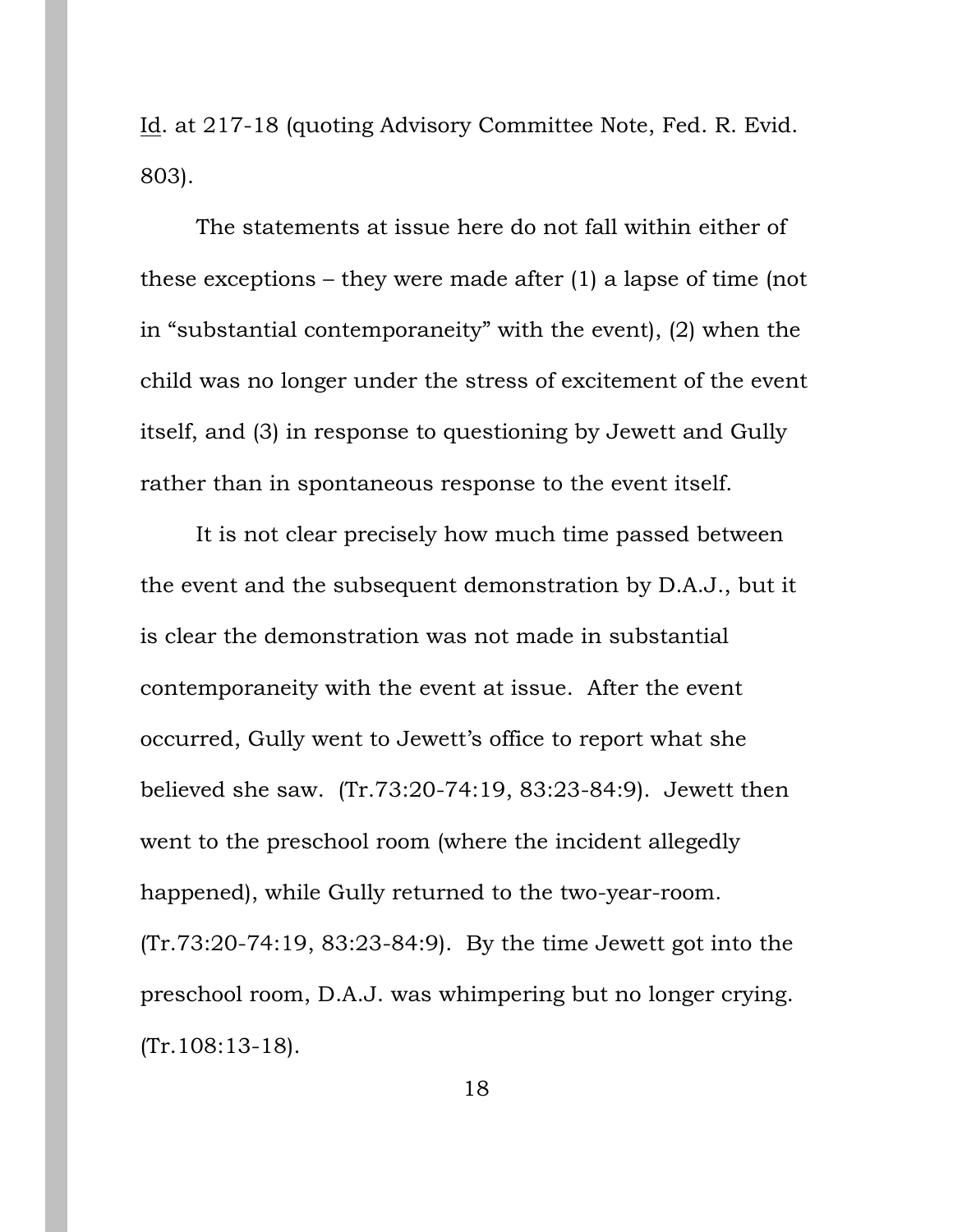D.A.J. did not then immediately and spontaneously report what had happened. Rather, Jewett proceeded to have an exchange with Dessinger, who was told to leave, initially appeared to believe she was just being sent home early rather than being disciplined, was ultimately informed by Jewett of what had been reported, and tried to make some denial of the allegation, before she ultimately gathered her things and left the room. (Tr.106:25-107:4, 115:5-13, 116:4-8, 117:20- 118:2,147:19-149:11,158:17-159:18, 167:5-168:5, 172:11- 25). By the time Dessinger left, D.A.J. was off by himself in the room. (Tr.107:16-108:1, 108:19-109:8).

Sometime thereafter, Gully (who had initially gone into a different room) apparently joined Jewett in the preschool room. Gully and Jewett then together talked to D.A.J. Even then, D.A.J. did not immediately or spontaneously state what had occurred. Rather, he was asked by Gully and Jewett what had happened, and made his verbal and demonstrative statements in response to such questioning. (Tr.79:14-16).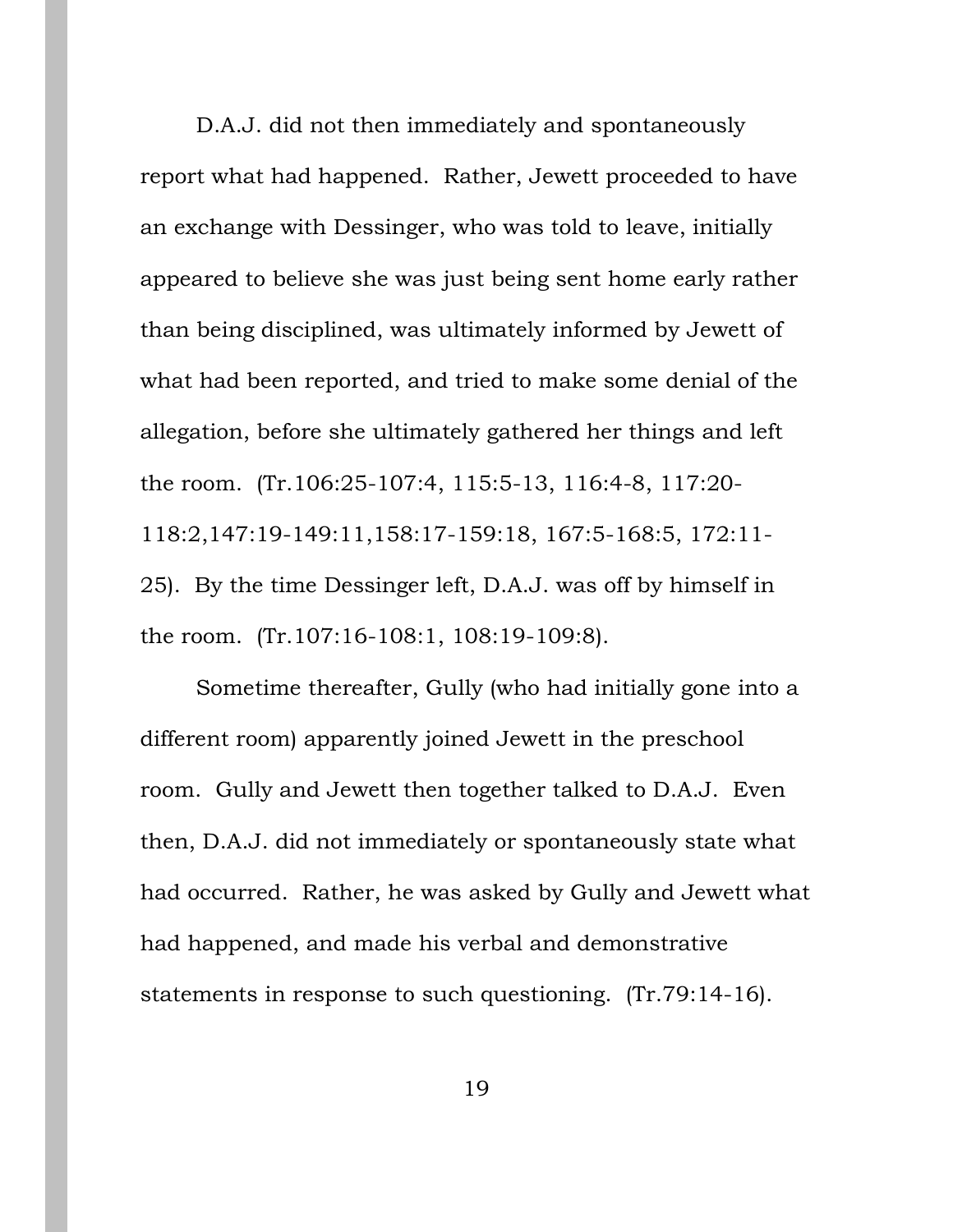Under these circumstance, substantial evidence certainly supports the district court's implicit findings that neither the excited utterance exception nor the present sense impression exception were applicable to statements made at the time of the demonstration.

## *2) D.A.J.'s statement to his father in Jewett's presence: Not Excited Utterance or Present Sense Impression*

Again, it is not clear precisely how much time lapsed between the occurrence of the event and D.A.J.'s subsequent verbal recitation of the event to his father in Jewett's presence. However, it is clear that these verbal statements to D.A.J.'s father were made sometime *after* the earlier demonstration to Jewett and Gully which (as discussed above) the district court properly found fell under neither the excited utterance nor the present sense impression exceptions. It would appear that the statements to D.A.J.'s father were made not only after the demonstration, and still yet after Jewett had already reported the incident to DHS. (Tr.110:15-111:10, 113:119-114:10). The statements to D.A.J.'s father occurred after an even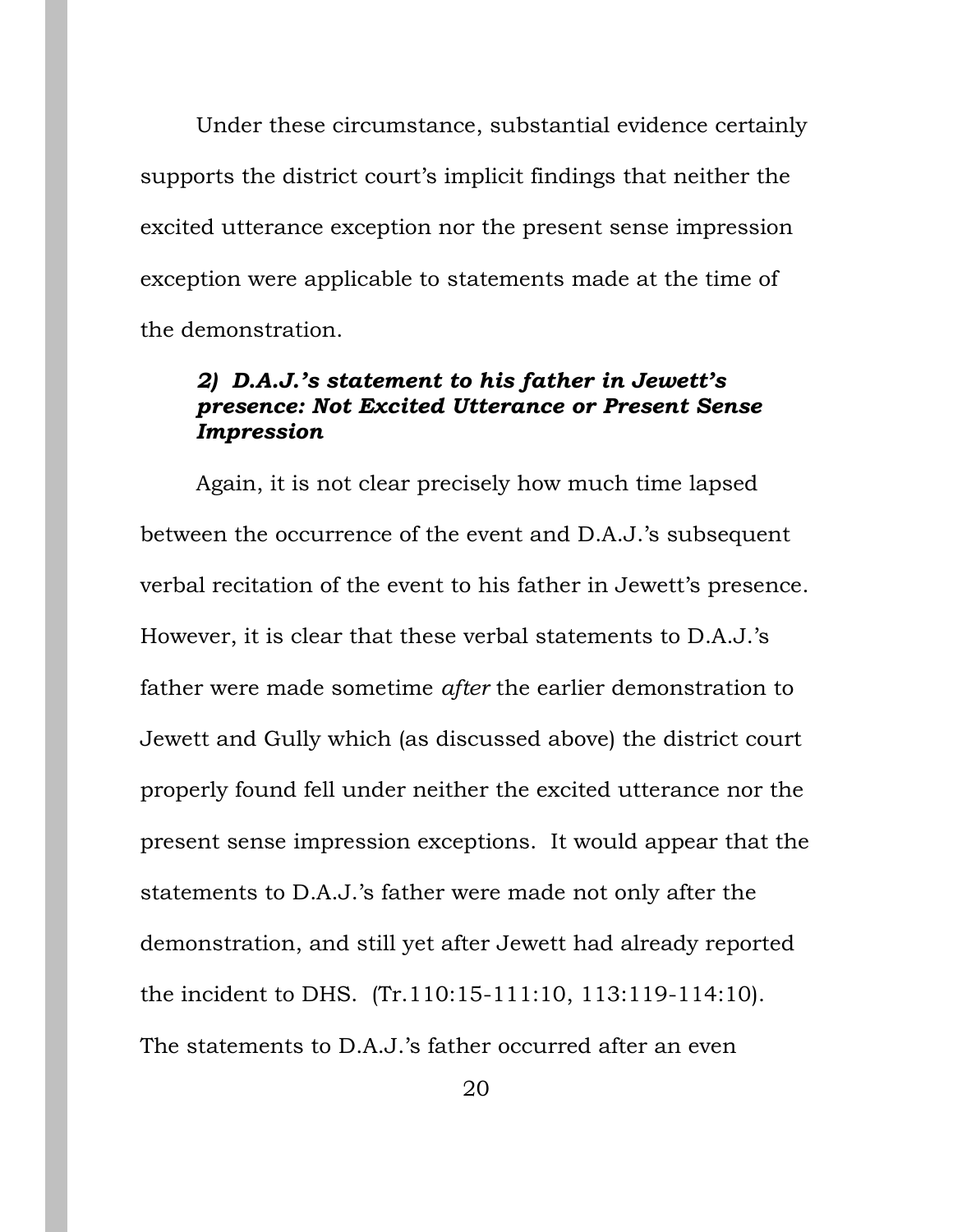greater lapse in time and with even less of an indication that they were spontaneously made while D.A.J. was under the stress of excitement, than the earlier (verbal and nonverbal) demonstration to Gully and Jewett.

# *3) Statements to Officer Samuelson: Not nonhearsay offered only to explain subsequent conduct*

Officer Samuelson testified as follows concerning what he learned when he made contact with D.A.J. and his parents at the police department: "They reported that their child was at Tracey's Tots for daycare, and the child had been picked up and then put down. So basically a form of abuse that occurred from one of the workers at Tracey's Tots." (Tr.95:21- 95:17).

It is true that "[w]hen an out-of-court statement is offered, not to show the truth of the matter asserted but to explain responsive conduct, it is not regarded as hearsay." State v. Mitchell, 450 N.W.2d 828, 832 (Iowa 1990). The scope of such testimony, however, must be strictly limited to that which is necessary to explain why the responsive actions were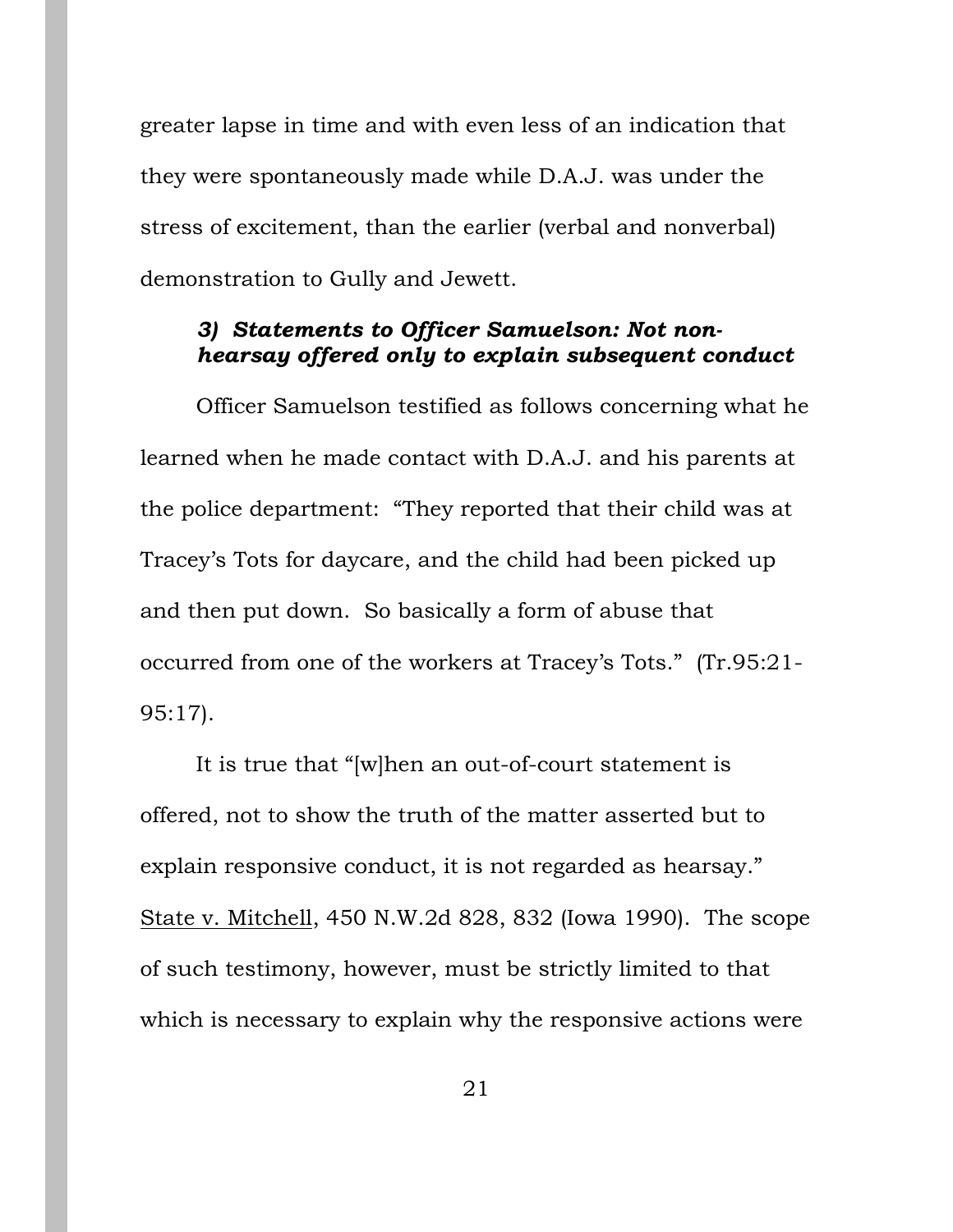taken. State v. Doughty, 359 N.W.2d 439, 442 (Iowa 1984). The crucial distinction is "between [a person] testifying to the fact that he spoke to a witness without disclosing the contents of that conversation and… testifying to the *contents* of the conversation." State v. Elliott, 806 N.W.2d 660, 668 (Iowa 2011) (emphasis added; quoting People v. Trotter, 626 N.E.2d 1104, 1112–13 (Ill. App. Ct.1993)).

In the present case, the mere fact that D.A.J.'s parents reported an allegation of "abuse" from a worker at Tracey's Tots was adequate to explain responsive investigative conduct by the Officer. The further recitation of the specific content of the parents' statement (that "the child had been picked up and then put down") was both unnecessary to explain subsequent conduct and was also "so likely to be misused by the jury as evidence of the fact asserted that it should be excluded as hearsay." Doughty, 359 N.W.2d at 442 (quoting C. McCormick's Handbook on the Law of Evidence § 248, at 587 (2d ed. E. Cleary 1972)). See also State v. Sowder, 394 N.W.2d 368, 731 (Iowa 1986) ("By bringing out the specific statements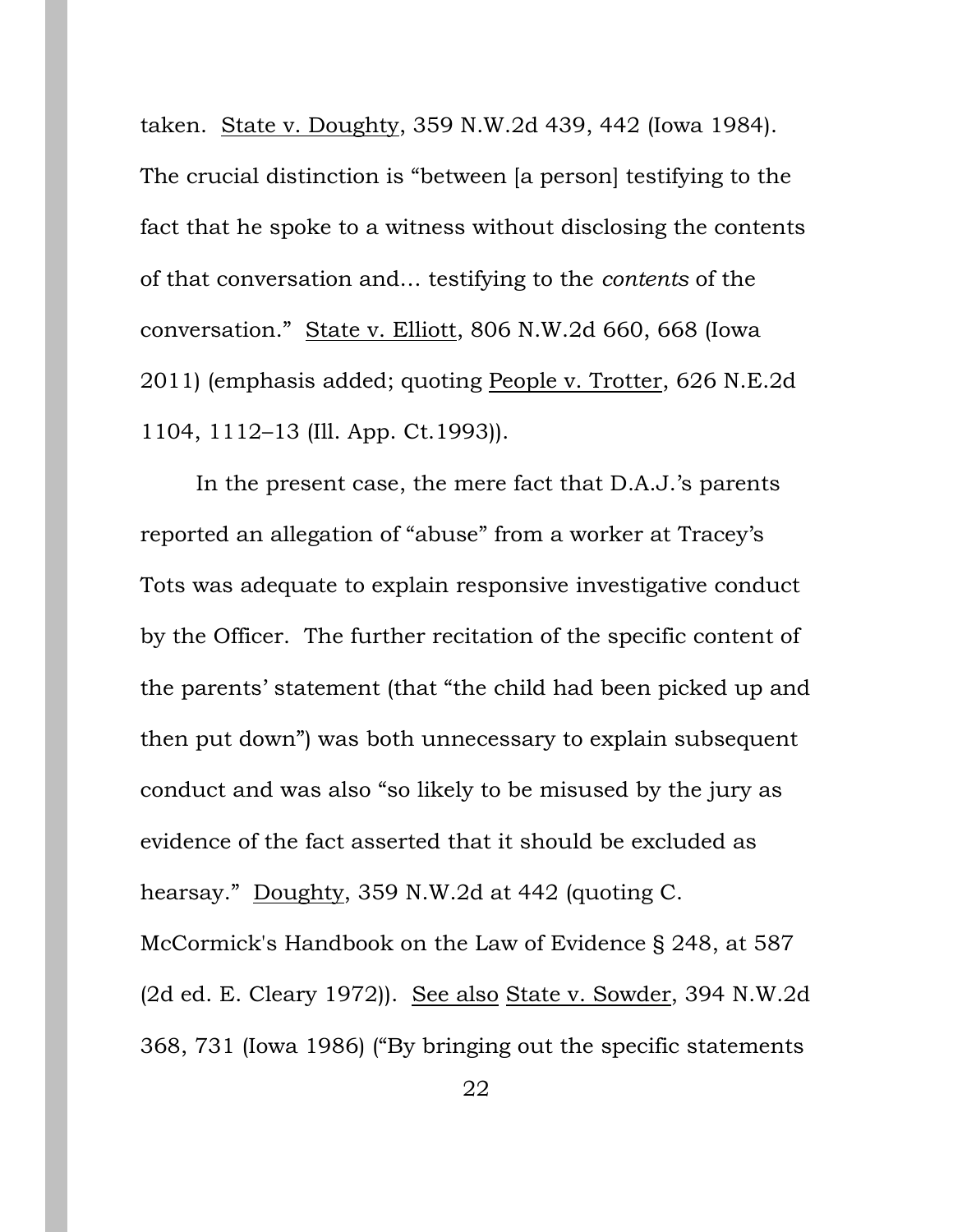made, not merely focusing on the fact a conversation occurred, the State attempted to establish the truth of the facts asserted in the conversation….").

## **IV. The restitution aspect of the sentence concerning court costs and correctional fees fails to comport with the requirements of Albright and Coleman.**

**Appealability:** Concerning 'second category' restitution, the appealability and enforceability of such restitution goes hand in hand. See State v. Albright, 925 N.W.2d 144, 162 (Iowa 2019) (restitution orders are "not appealable or enforceable" until final order of restitution, with attendant ability to pay determination). Where, as here, the district court has treated 'second category' restitution as immediately due and enforceable<sup>2</sup> against a defendant (despite the absence of any attendant ability to pay determination), it must also be immediately appealable by that defendant and subject to correction by this Court on appeal.

 $\overline{a}$ 

<sup>2</sup> As discussed in Defendant's original brief, the sentencing order, the financial page of the combined general docket, and the judgment/lien docket all demonstrate that 'second category' restitution of court costs was treated as immediately due and enforceable. See (Def. Br. p.89).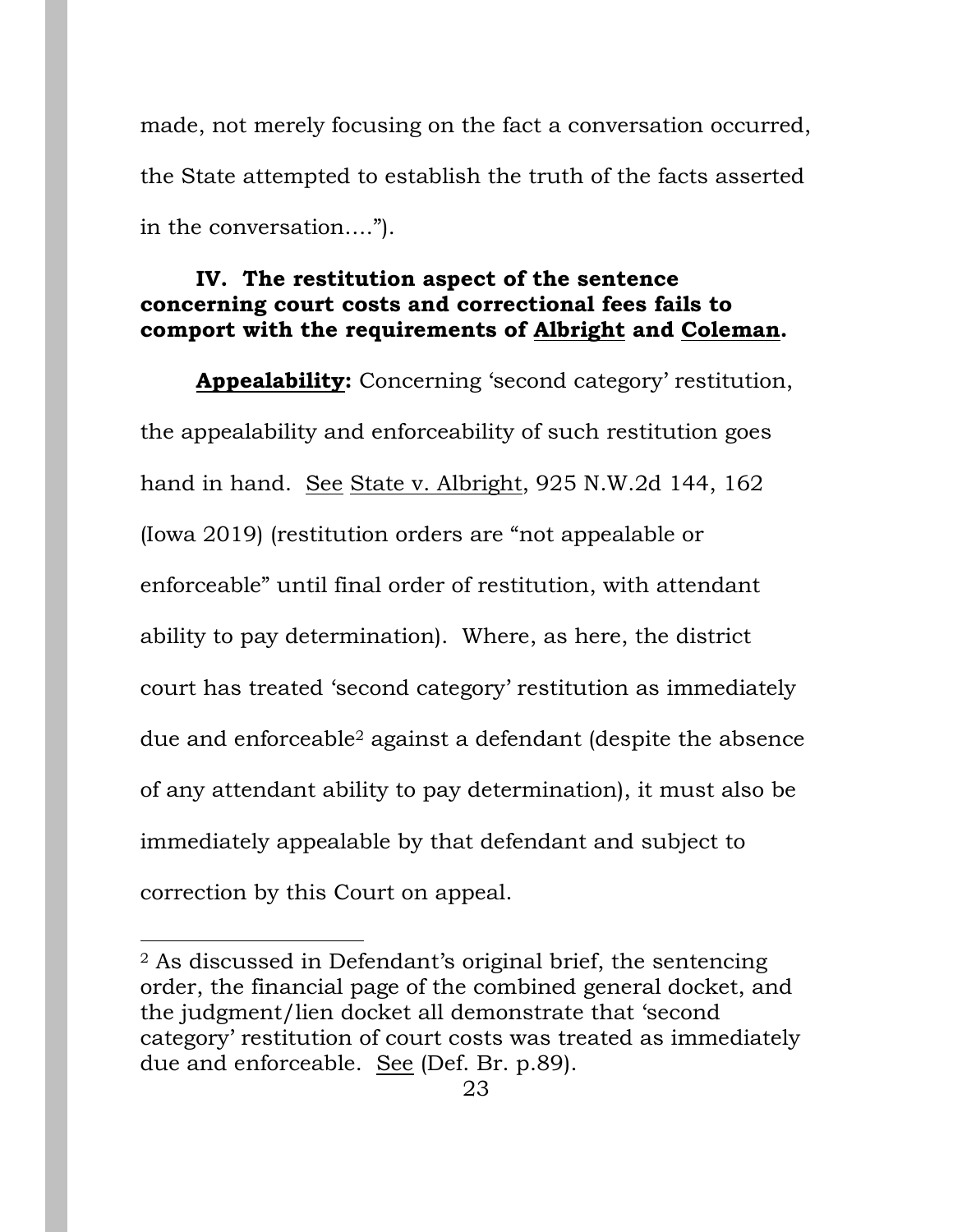#### **CONCLUSION**

Under Divisions I-III and V, Dessinger respectfully requests a new trial.

Under Division IV, Dessinger respectfully requests: (1) that the restitution part of her sentencing order be vacated and remanded to the district court for resentencing on restitution; and (2) that the portion of the sentencing order relating to the obligation to pay sheriff's fees as set forth in any Room and Board Reimbursement Claim by the sheriff absent a request for hearing should be vacated and remanded for entry of an amended sentencing order omitting that language.

### **ATTORNEY'S COST CERTIFICATE**

I, the undersigned, hereby certify that the true cost of producing the necessary copies of the foregoing Reply Brief and Argument was  $\frac{1}{2}$  0, and that amount has been paid in full by the State Appellate Defender.

> **VIDHYA K. REDDY** Assistant Appellate Defender